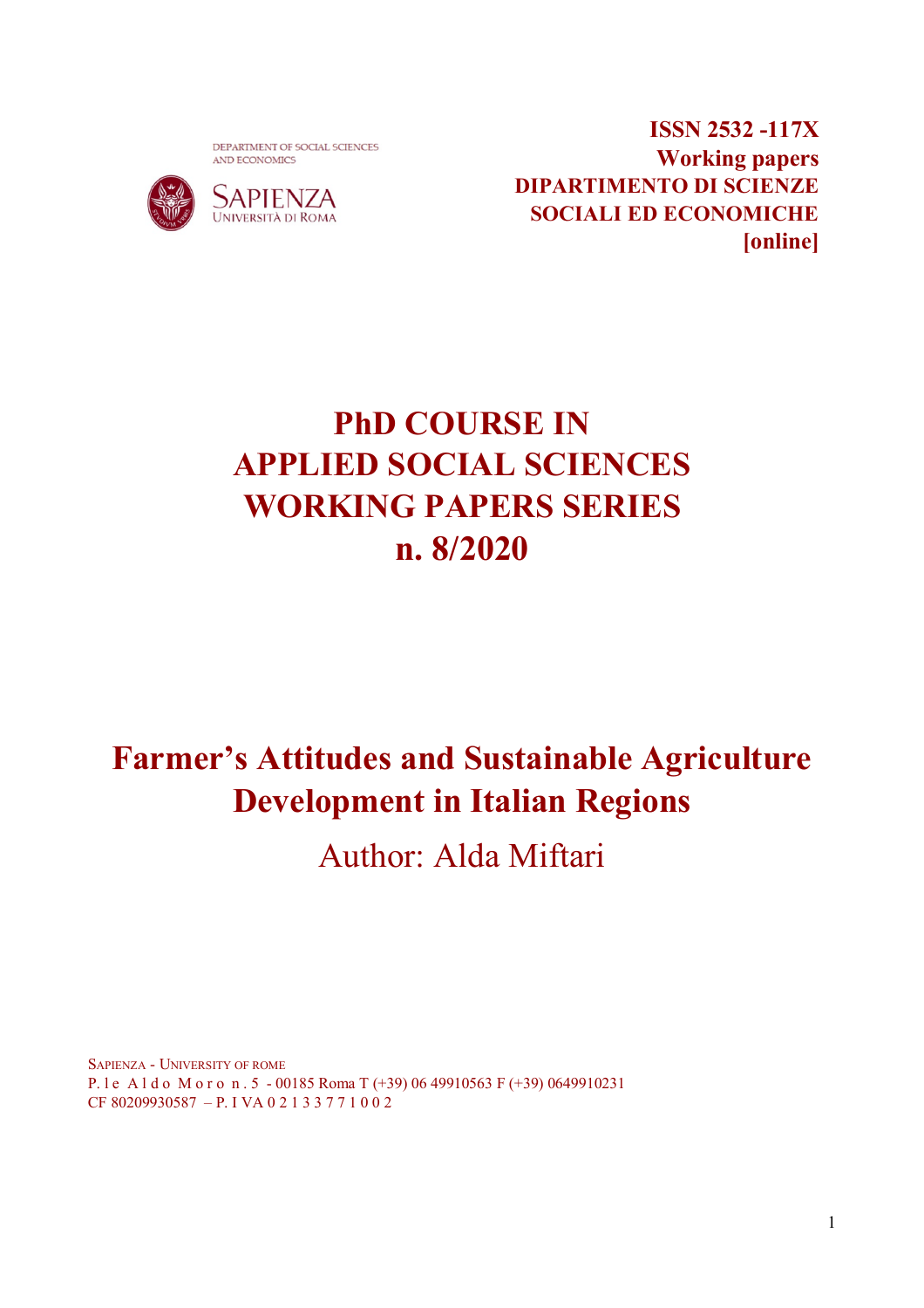### **Farmer's Attitudes and Sustainable Agriculture Development in Italian Regions**

#### *Alda Miftari1*

*PhD student at Department of Social Sciences and Economics at Sapienza University of Rome, Italy e-mail: alda.miftari@uniroma1.it*

#### *Abstract*

*This paper focuses the attention on the biodiversity of production system of farmers and the social impact in the environment process related on the economy scale. Farmers in Italian regions are growing fast and are developing new paradigms on sustainable agriculture for development and ecofriendly products for the future of farming. The organic agriculture is one of the production systems that sustain the protection of soil, ensure social and local conditions, and promote highest level of food quality. On behalf of CAP reform 2020 and the Sustainable Development Goals, Agriculture is one of pointed sector and discussed for preservation of environment and the welfare for the future generations. This article will focus the evaluation of the three pilasters of sustainability and the principles of organic agriculture. The methodology of this research is a quantitative model on using data from ISTAT, EUROSTAT database and statistical analysis are employed in this research. Our analysis shows the connection of new paradigms, methods, and estimations on the sustainable development with the organic agriculture and discuss the farmers behaviours' for more sustainable agriculture development and revenue.*

*Keywords: Environment, sustainable agriculture, organic agriculture, farm's behaviours.*

### THEORETICAL FRAMEWORK

Sustainable agriculture is one of the main topics of Sustainable Development Goals. The differences from organic agriculture, agroecological agriculture and conventional agriculture will be discussed in this paper. The agriculture is the major water-use and conservation sector in the European Union (EU), with a very high use ranging from 40 to 80 % of total water usage for agriculture activities in the main EU countries (Stolze, Piorr, Haring, & Dabbert, 2000). In the past, urban water resources management were considered problematics for the cities about the hygienic problems implied. The process of development, globalisation, and industrialization has undergone major changes in urban and agriculture sustainable management. The main linkages between sustainable agriculture management and policies regarding adaptation strategies for a sustainable water use together with knowledge and the presence of farmers participation has been discussed in the previous paper (Miftari, 2019). Farmers are the main actors and they have a big responsibility on conservation, management and protection of environment and biodiversity. In this paper we analyse and made some statistical analysis for age of farmers in Italians regions. We have analyse the agricultural land price for all 20 Italian regions and the average of organic farming land available in Italy from 2012 to 2017 (EUROSTAT, 2018). This article will mainly deal with determination of organic farming with all the aspects and the effects in biodiversity, ecosystem, and society. It' reliefs the relation with environment and combines to the social cultural traditions. Through Social Sciences and especially from

<sup>&</sup>lt;sup>1</sup> PhD student at Department of Social Sciences and Economics at Sapienza University of Rome, Italy e-mail: alda.miftari@uniroma1.it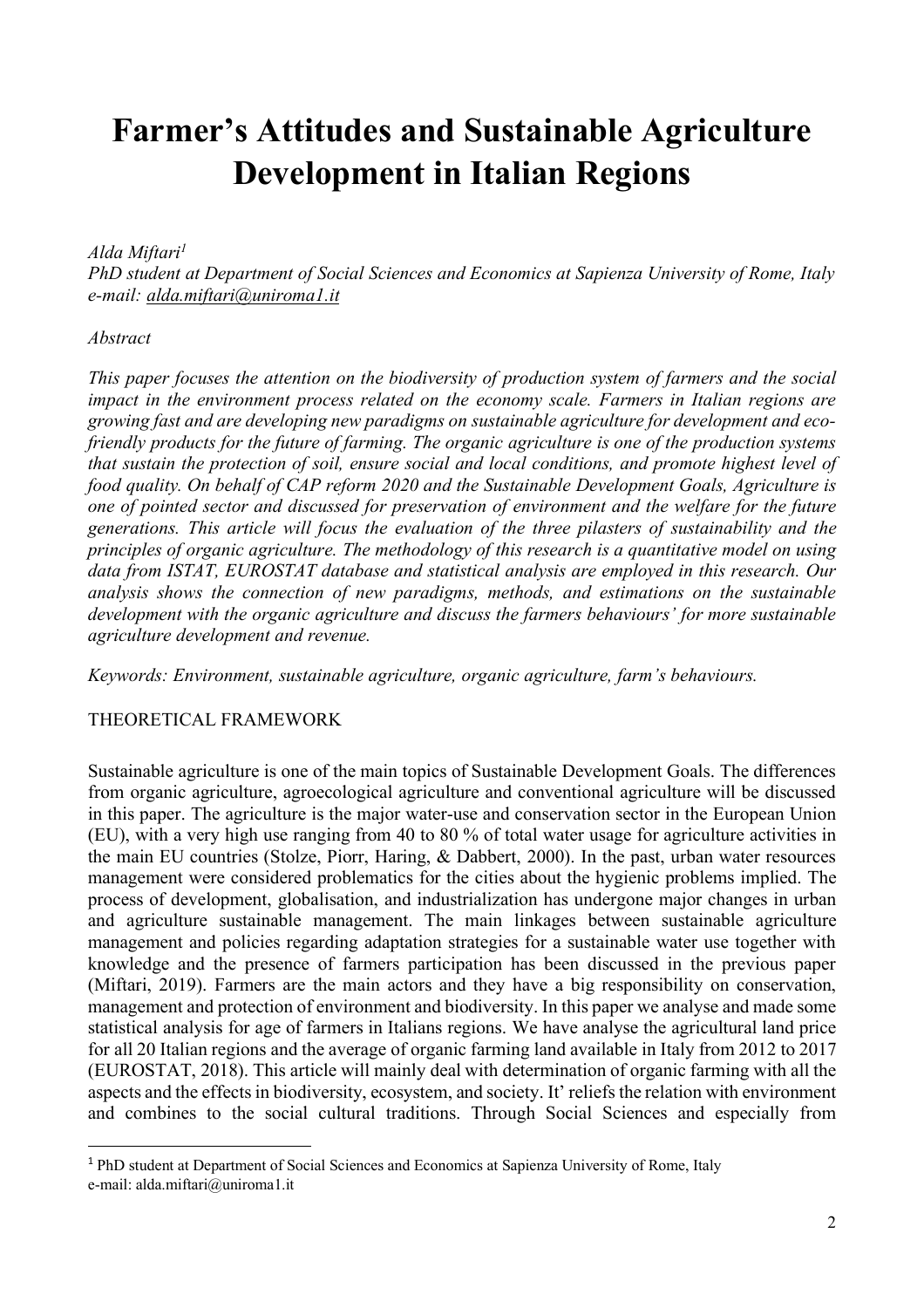Sociological studies we will assess this process of transformation in a vertical way which is linked with society. Overall the association between production, food security and consumption is directly interrelated with the evolution of agro-food-systems, as it is discussed within the "productionconsumption debate" (Lockie, 2002). Biological agriculture scientist contributes to the enlargement of the concept of human rights to be extended to include such things as social, environmental, and climatic change. This influence has led within the consumption of production directly by the civil society. Other contribution has been done by the enormous conferences with main subject the phenomena of climatic changes and social aspects linked to participation of farmers and consumption of their productions. Traditional food deliveries based on direct supplies or sales in physical market places (farmers 'markets) were the forerunner of today's short food supply chains (SFSCs) (Malak-Rawlikowska, et al., 2019). In recent times, short food supply chains and local markets, where farmers sell their produce directly to consumers or with a minimum of intermediaries, have flourished in all EU countries, both in rural and urban areas. (European Commission Reports, 2013). However, this subject of study is mainly interested both social sciences, agricultural and economic purposes. Organic Agriculture combines tradition, innovation and science to benefit the shared environment and promote fair relationships and a good quality of life for all involved (IFOAM, 2008). The advanced research coming from other fields of biology or economic disciplines, as well as from other social disciplines and from observation of reality, that could enable a more precise definition of sustainable agriculture. Moreover, the sustainable agriculture as organic farming contribute to reduce the ecological footprint minimized, such as fertilizers and pesticides (Schulze, 2009). Significant initial evidence indicates that organic agricultural systems deliver greater ecosystem services and social benefits (Reganold & Wachter, 2016). In addition, the organic farmers in Italian regions have create a network in order to intensify the challenges of the responsibility and accountability of new technologies. The new technologies application can make organic agriculture more profitable for the farmer. But high costs to adapt technology for individual farmers can be significant adoption hurdles, especially in case of limited knowledge and skills (Waltera, Fingerb, Huberb, & Buchmanna, 2017). The farmers attitudes have an important impact on social policies and the satisfaction of landless farmers in relationship with standard of living and quality of life. All these elements are well related with the knowledge, participation, social security, and the production that farmers offer in the market.

#### METHODOLOGY

In this paper we will analyse and elaborate some data from Eurostat regarding the age of farmers in Italian Regions and try to discover if there is any association between the age of farmer and the type of farm. For the elaboration of this information we have fist at all classified the farms types and the group of ageing. The farms type is characterized in organic farming and conventional farming in relation with the land available for a time series from 2012 to 2017. Other aspect is the use and the management of the resource of water, considering it as a fundamental resource to recognise and encourage a more widespread reuse in organic farming. In this case we try to elaborate and consider the application of "polluter pays" or "consumer pays" as a solution for the future sustainability applications. In this point is needed to consider an economic asset capable of market valuation, to understand the right expectation management and market solutions to solve inefficiencies in its management. The Short Food Supply Chains and the Long Food Supply Chains are the two principle applications that we will well elaborate in this paper. Other methods in the context of opportunity to introduce the concentration and the attention on the development of the sustainability, policy on the process of farms activities is the income perception. This issue is considered and developed on behalf of the objectives of the future Community Agriculture Programme to ensure a fair income especially to new farmers. The classification of new farmers is developed and explained above in this paper.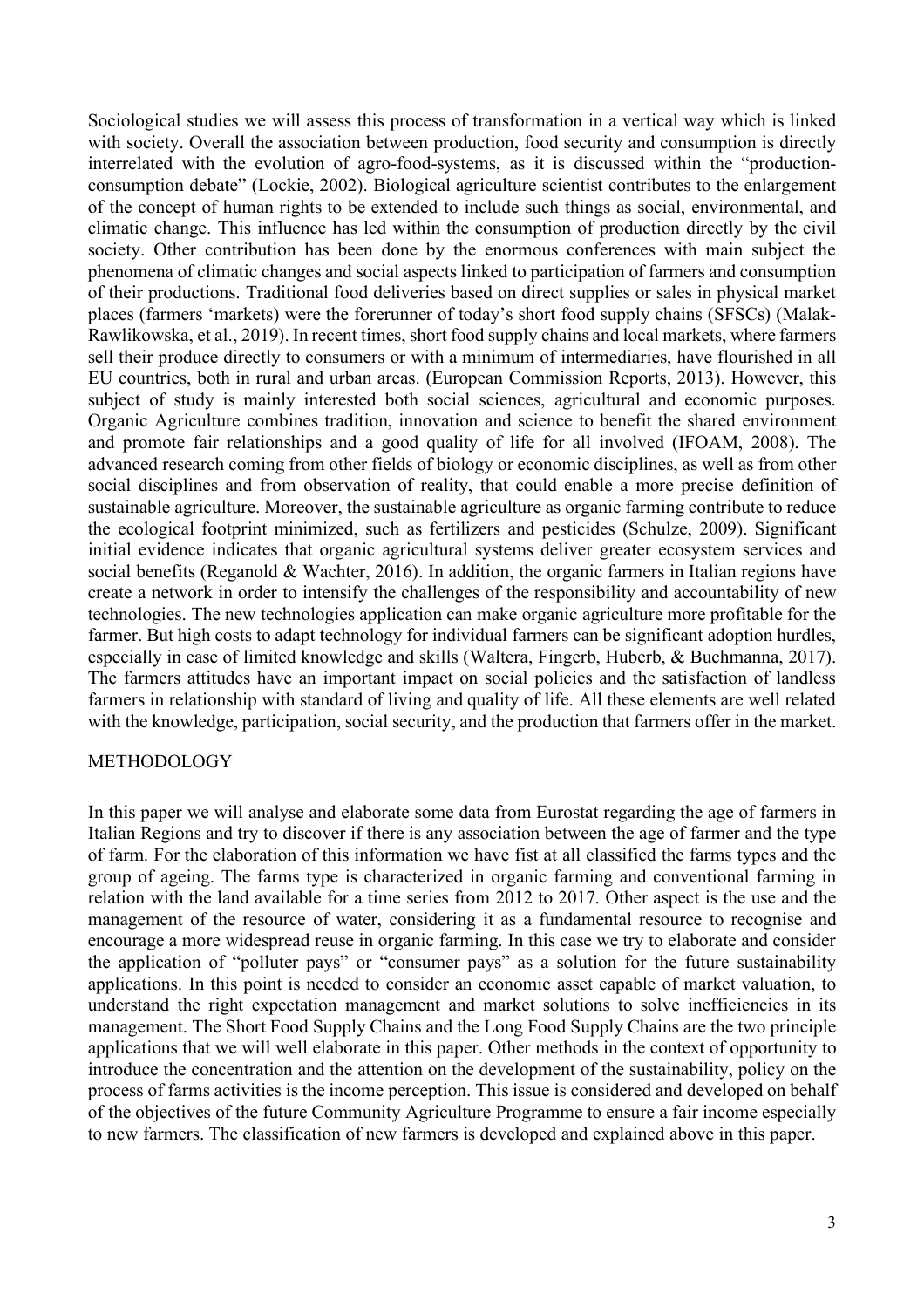#### FARMERS MOTIVATIONS AND ECONOMIC INCOME PERCEPTION

Farmers motivation is the driving force behind personality characteristics, perceptions, previous learning experience and attitudes. From one hand the consumer chooses organic food because they protect the environment, there are no artificial additives, is a natural production, believe in better quality/taste and less pollution etc. From the other hand the farmers produce organic food because there is less environmental impact, preserve local production and because they think they are doing the right thing etc. The well-being of groups of individuals at various territorial level is considered collectively when it involves the goods and services offered from organic farming (Chase, Decker, & Lauber, 2004). Farmers as a factor of production, has clearly shown that, the expansion of human choices among the economic opportunities has changed with the variety of food available in the markets. Even though the most fundamental one is the gainful employment and the possibility to preserve the environment, biodiversity and the cultural traditions, creating a high income for farmers (Dunlap, 2018). Furthermore, we will analyse the relationships between two groups of farmers active and in-active farmers. The active farms are considered the group of which their activity is constantly, and they meant to provide an income from the activity on agriculture sector. The in-active farms are the farms that spend a total of hours on agriculture activity, but this is not the only activity they have at the same time, so maybe a weekend work for helping on an property that they inherit or a part-time work that they decided to do and they don't meant to provide income even would ideally produce all needed food, year-round. This is becoming increasingly popular mechanism among who wish to live "off the grid" and become more sustainable farms and communities. The number of total farms in Italy in 2013 was decreased by 9.2% compared to what was reported by the 2010 Agricultural Census (ISTAT, Istituto Nazionale di Statistica, 6 Censimento Agricoltura, 2010). The agricultural area is decrease in the North-West (-5.7%) and in the Centre (-6.3%), more restrained is in the North-East (- 1.7%), in the South (-3,0%) and in the Islands (-0.9%) (ISTAT, Istituto Nazionale di Statistica, 6 Censimento Agricoltura, 2010). During the 2015 the number of organic farmers in Italy is increasing and shows a positive rate during the time. The organic agriculture area with highest values in terms of share is located basically in the following areas: (Puglia, Marche, Calabria, and Sicilia).



Fig. 1 - *Total fully converted and under conversion to organic farming in Italy from 2012 to 2017.*

In this chart it is prospected the advancement of number of organic farmers in Italy. It is also reflected the fact that organic farming is particularly present in regions with extensive livestock production

Source: Eurostat 2018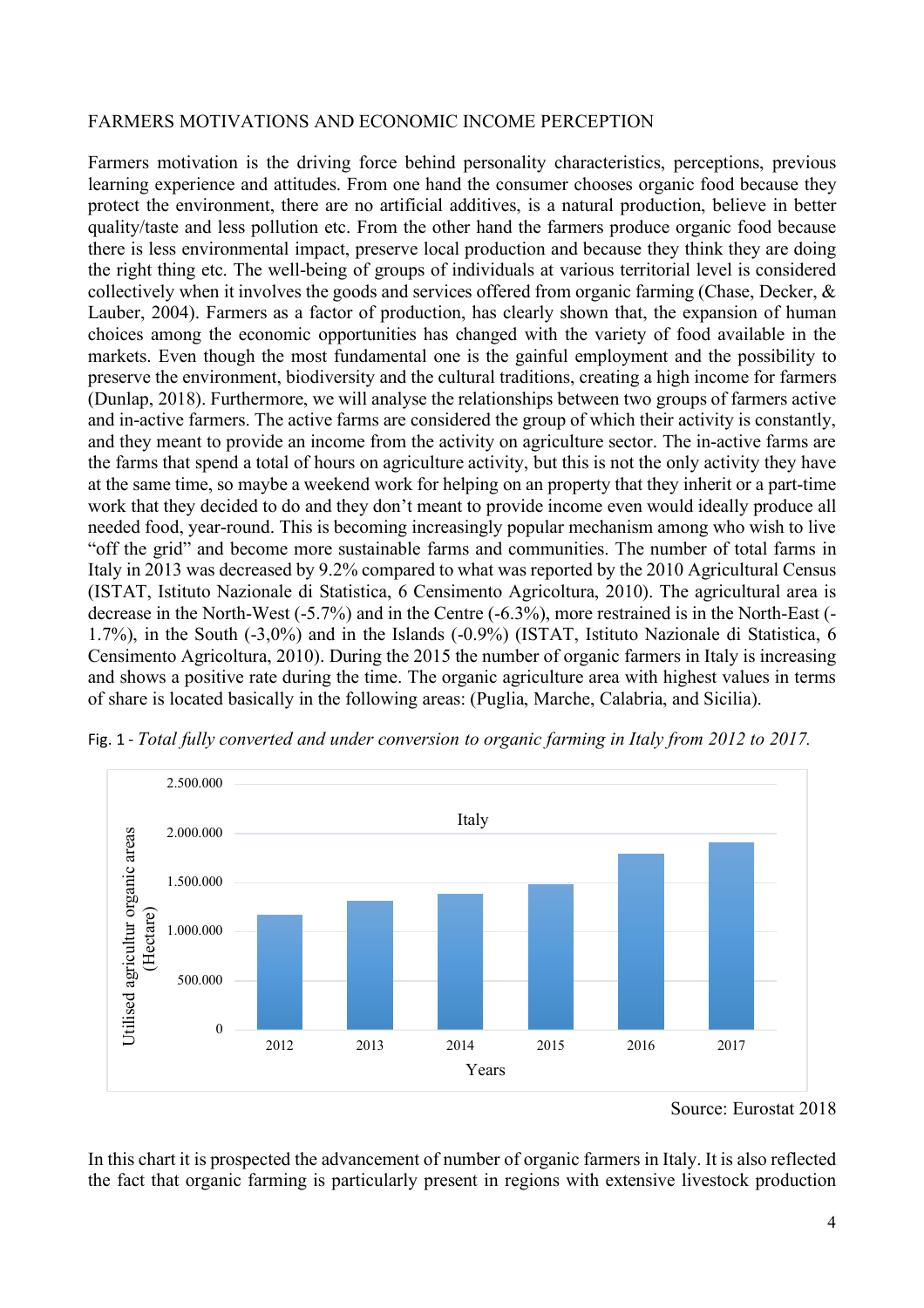systems based on permanent grassland. The importance of the organic sector is generally lower in the regions of plains where more intensive production systems prevail (European Commission, Facts and figures on organic agriculture in the European Union, 2016) Furthermore, the elaboration in this chart includes total full converted and under conversion organic farming (EUROSTAT, 2018). In economic terms also the labour on farms managed and maintained by the member of holder's family (number of employees) is going down (-8.1%). This is due to the fall in family farms labour (-13.0%), defining as agricultural entrepreneurship which are owned by individuals and followed by the cessation of many small businesses where the number of family labour force exceeds the number of hired workforce. Even though the local and scientific knowledge should be integrated between farmers. The need for scientific information and analysis to inform stakeholder deliberation has been identified by many authors as an essential ingredient in any participatory process (Fischer & Young, 2007). In this context, the total number of days worked in the company are almost stable  $(+ 0.8\%)$ , thanks to the significant increase in non-family labour force  $(+ 14.3\%)$ . Managing water as an economic asset not only in agriculture sector represents an important way to ensure the efficient use encouraging the conservation and protection of water resource and organic farming. The administration in terms of use and preservation in agriculture sector is totally in the hand of stakeholders and cultural traditions of farmers (Turner, Davidson-Hunt, & O'Flaherty, 2003). The law and the directive of Water have been implemented from United Nations at The Dublin Statement on Water and Sustainable Development, 1992, (UNESCO, 1992). Other Assessments and Agreements in international and global level are implemented and adopted for a more sustainable and efficient agriculture production preserving the environment issues. The Common Agricultural Policy (CAP) is the agricultural policy of the European Union. In fact, (CAP) has been destinated to undergo many changes during the time. The last legislative proposal was made 1<sup>st</sup> June 2018, where European Commission has presented the legislative proposals on the common agricultural policy (CAP) beyond 2020 (EC, 2018). These proposals for a new EU common agriculture policy CAP aims to make more responsive to current future challenges such as climate change or generational renewal in rural development, while continuing to support European farmers for a sustainable and competitive agricultural sector (EC, 2018).

The sustainable agriculture was introduced for the first time from McClymont on his book "*New Roots for Agriculture*", considering farming in sustainable way and a healthy environment, economic profitability, social responsibility and economic equity, (McClymont, 1980). Sustainability generally focuses on the stewardship business process of farmers and practices of principal government actors, rather than a specific agricultural product. The farmers are at the heart of Europe's society and have a very important role on rural communities on providing vital and sustainable public goods (Fuentes, 2010). The contribution and support of farmers in development of rural areas in European Union and specially in Italian reality is helping new generations of farms to join the "old profession", thought mentoring of young farmers by more experienced ones. The tools for achieving those experiences are planned with the succession plans and improving knowledge transfer from one generation to the next. European Union encourage young farmers to improve access to land through more flexible rules on taxation, inheritance and giving financial support for young farmers (Atari, Yiridoe, Smale, & Duinker, 2009). Thanks to this initiative and the revival of young Italian farmers the number of young farmers it has been considerably increased in Italian regions in the last three years (Coldiretti, 2017). Italy is one of the highest countries in European Union level for the number of young people under 35 in agriculture farms. From a summary of the main results realized from the  $6<sup>th</sup>$  survey of Agriculture made by ISTAT, it is seen that the number of farms increases from year to year (ISTAT, Istituto Nazionale di Statistica, 2019). About 99% of farms operate on family labor and 30.7% of the company leaders are female. The total number of farmers in Italy is 1,620,884 and the distribution in age is mixed.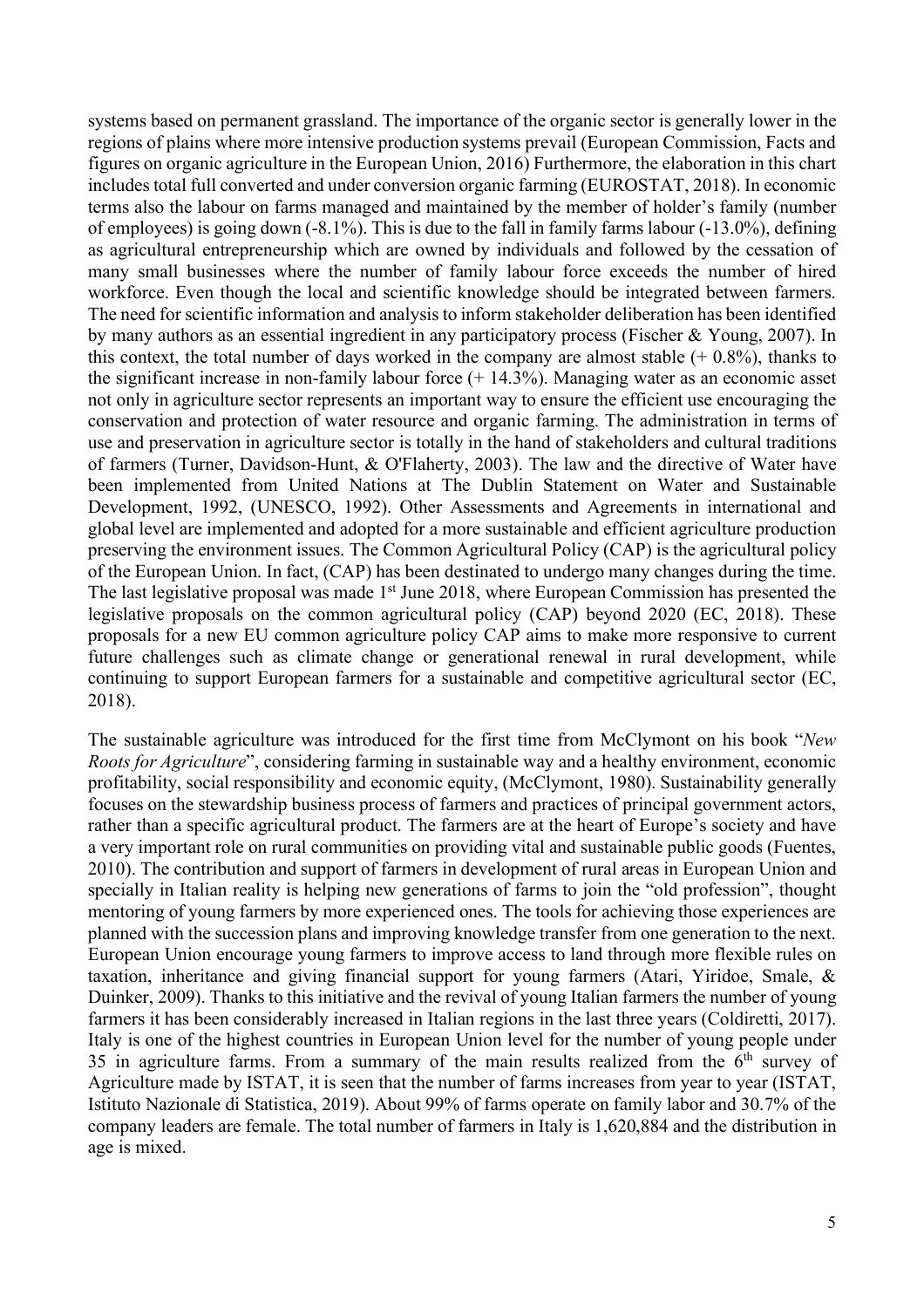

Fig. 2 - *Age of farm managers in different Italian geographical regions*

In our survey for instance, the first group of farmers have less than 34 years old amount to 82,111 farmers which when expressed in percentage is 5%. The second age group from 35-65 amount to 93,538,700 farmers which when expressed in percentage is 58% and the last age group, 65 and over, amount to 603,386 farmers which when expressed in percentage is 37%. The amount number of Italian agricultural organic enterprises is 57.621 in 2018. According to the survey, farms under 35years old have a surface area of 54% higher than the average, achieve a turnover of 75% higher and have 50% more employees on the farm. Regarding the second group of classification we decided to put together a large group of farmers into the same cluster (35-65 years old), representing in this term the recreationally and multifunctionality of so called new-old-farmers or "age of farming" (Miftari & Musaraj, 2019). The last group of distribution shows the distribution of farmers from 65 years and over. This percentage is almost considerable and important on the agriculture sector for the Italian regions mostly for the role and the attitudes of historical development and culture, which are characterized (Best, 2009).

The charts below show the agriculture economic trend of the average price of arable land 2010-2018. This land is used for organic farming, including the process of the conversation from conventional to organic farming as suggested from European Commission.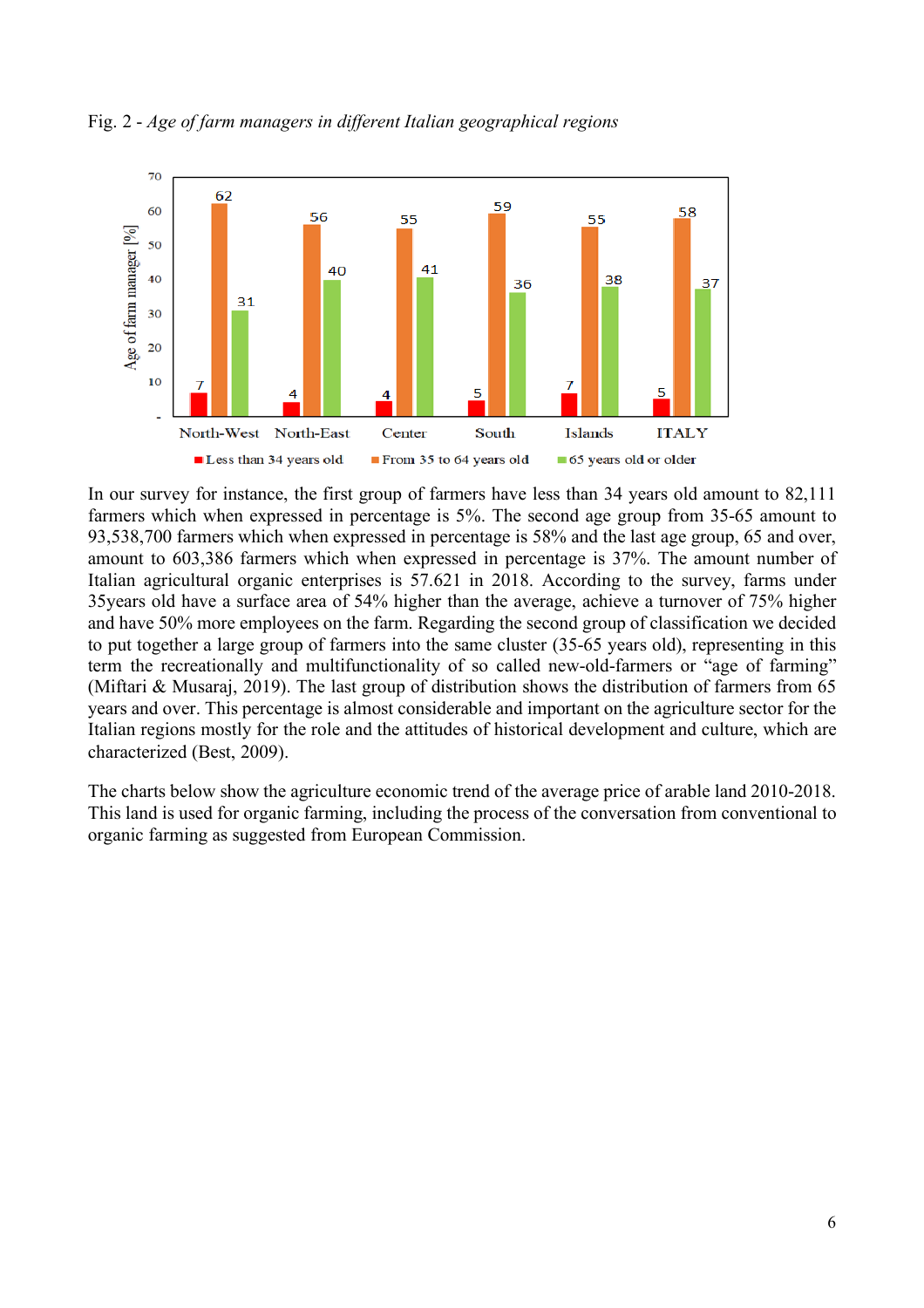

Source: EUROSTAT 2018

This chart is a panoramic imagine showing how the price in euro per hectare has benne changing for using organic farming during the years that we are considering. Furthermore, the charters show the non-linear price line for different regions as Liguria, Veneto and Abruzzo. The trend of prices for Liguria and Veneto regions have been decrease in terms of price per hectare for arable land from 2015. Specially Abruzzo has undergone an increase of price per hectare for arable land from 2015. Moreover, the oscillations in terms of agriculture surplus has reminded stable over time for the most Italian Regions, there has been a strong growth in agriculture trade surplus in 2017 in most regions. The average of price unit per euro is 36.273 per hectare in the last 7 years calculations and elaborations (EUROSTAT, 2018). Italian Regions have an extremely diversification on the distribution of economic growth, economy extension and perception of income. The perception of agriculture income generated and determined from different limits, of the land owned, which are the economic activities taxed according to the calculations of this method.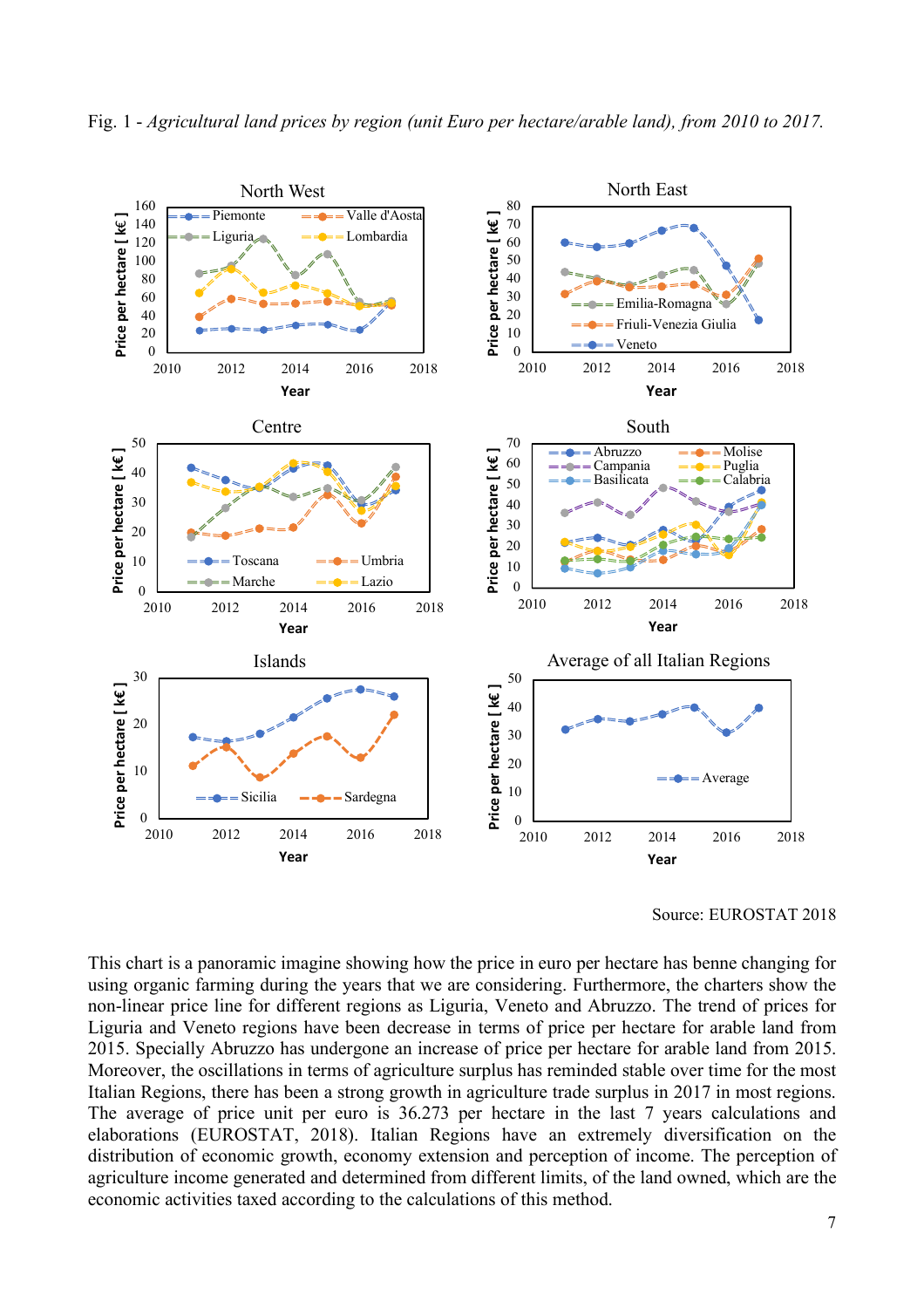#### ORGANIC AGRICULTURE VERSUS CONVENTIONAL AGRICULTURE

The definition of organic farming is a friendly farming system that has been existing from the ancient period of living and food production from farmers around the world. The conventional agriculture farming has been developed mostly when the demand for food started to increase as consequence of population growth. It is led to significant increase in production, as a consequence of using very productive inputs (seeds, hybrids, etc.) and also genetically modified organisms, together with a larger mechanization of processes and large-scale usage of water pipe-lines, fertilizers, pesticides and biostimulators (Stoian & Caprita, 2019). The social sciences are one means through which researchers and practitioners can come to understand the human dimensions of conservation and natural resource management (Bennett, et al., 2017). The transformation is much more profound than simply tweaking the existing industrial agricultural system. Conversion to organic agriculture production is most defined through regulations adopted by the Council Regulations (EC) No 834/2007 of June 2007. On organic production and labelling of organic agriculture products and repealing Regulation (EEC) No. 2092/91 (European Commission, Regolamento (CE) nr. 834/2007 del Consiglio, 2007), defines organic production as "an overall system of farm management and food production that combines best environmental practices, a high level of biodiversity, the preservation of natural resources, the application of high animal welfare standards and a production method in line with the preference of certain consumers for products produced using natural substances and processes". It involves a given time spam as well as specific constraints and procedures, whereby organic principles must be applied to parcels and animals for more than three years (Lamine & Bellon, 2009). The IFOAM definition for organic agriculture combines tradition, innovation and science to benefit the share environment and promote fair relationships and a good quality of life for all involved (IFOAM, 2008).

The Food and Agriculture Organization of the United Nations defines, in "*Codex Alimentarius Commission*", defines organic agriculture as a "holistic production management system which promotes and enhances agro-ecosystem health, including biodiversity, biological cycles, and soil biological activity" (FAO, 1999). The). Other authors defines organic farming as a system which avoids or largely excludes the use of synthetic inputs (such as fertilizers, pesticides, hormones, feed additives etc.) and the maximum extent feasible rely upon crop rotations, crop residues, animal manures, off-farm organic waste, mineral grade rock additives and biological system of nutriment mobilisation and plant protection" (Gold, 2007). Organic agriculture is based on minimize energy use, minimize pesticide residues, minimize water pollution, minimize total costs protect biodiversity, ecosystem services, soil quality, nutritional quality, employment of workers, yield etc. Even organic farming system produce lower yields compared with conventional agriculture they are more profitable and environmentally friendly and deliver equally or more nutritious foods that contain less (or no) pesticide residue, compared with conventional farming. Moreover, initial evidence indicates that organic agriculture systems deliver greater ecosystem services and social benefits. Significant barriers exist to adopting these systems, however, and a diversity of policy instruments will be required to facilitate their development and implementation (Reganold & Wachter, 2016). From the social movements rural sociologists can learn to look food in a new way, as something whose meaning and value is not exhausted by its nutritional content, its economic cost or the political agreements underpinning its production but which is, as Fiddes says (Fiddes, 1991), "part of our way of life" (Tovey, 1997). With the process of selecting our food which has been produced with different standards and different locations, in a vertical way we are reproducing particular social interactions and structures to not leave without weight the moral and cognitive ideas of process of production to every single farmer. Recently farmers try to sell their product directly to the consumers with higher price, not only because this process is more expensive in terms of price producing and time spending on it fot the single farm. However, sometimes there is only one intermediator in between the consumer and the producer in other cases where there is more than one intermediator the costs can be very different. This process as mentioned before the Short Food Supply Chains (SFSCs) presents the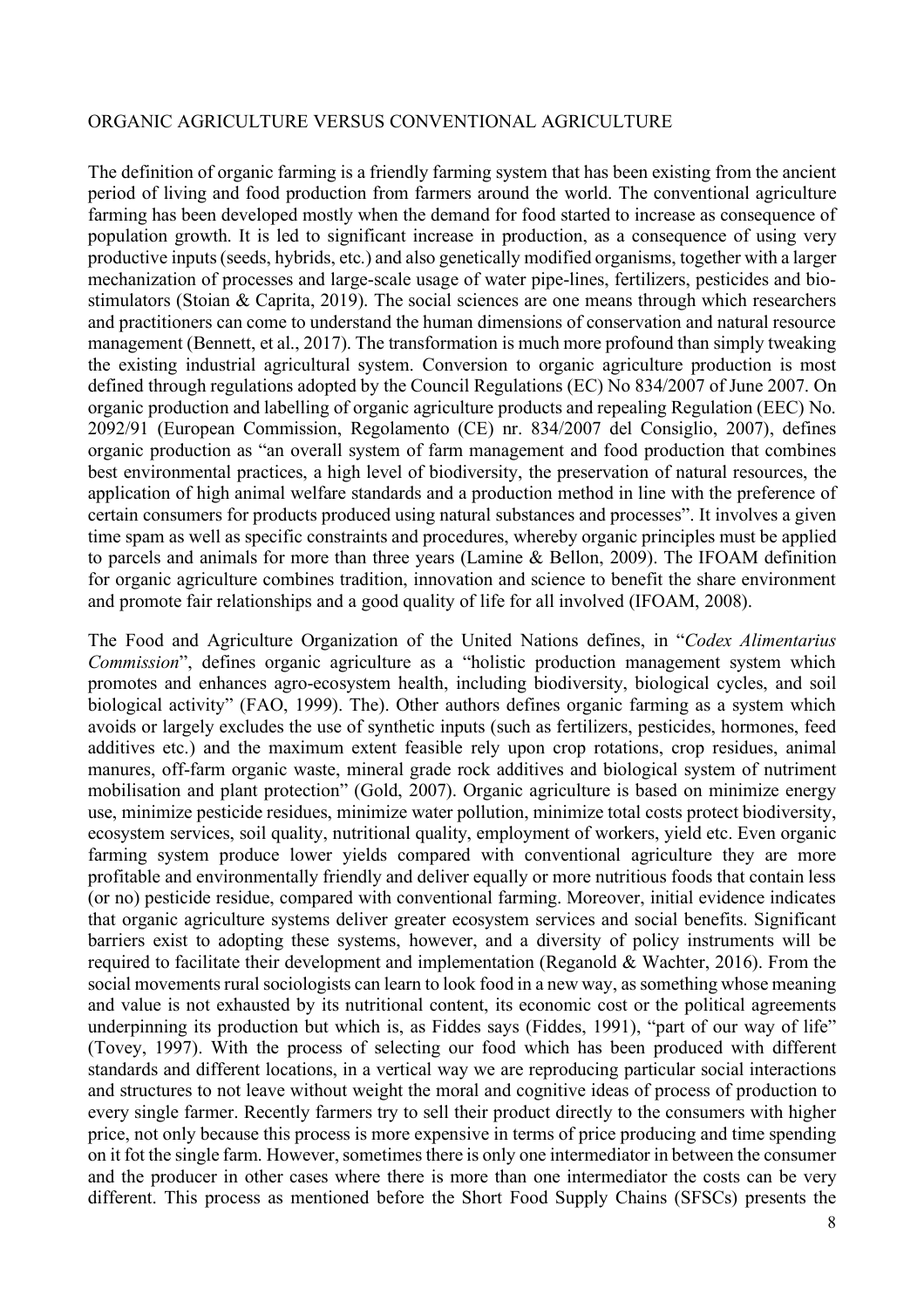vantages and disadvantages in relationship with these two important actors (producer and consumer). Farmers who adopt organic farming aspires to produce food which is not only 'good to eat' but also 'good to think' (Beardsworth & Keil, 1992) - and in doing so, also to produce and construct a certain kind of society. So, farmers are a kind of social movement who guarantees food production systems and consumption habits and examine how the protection of environment is handled in all the societies, regulations, by state development agencies and by farmers.

#### **CONCUSIONS**

In this paper we emphasized the importance of studies in sociology of agriculture as part of sociology of organisation and economic process, sociology of work and about food production and consumption. In rural sociology the human dimension develops the argument of transformation towards the agriculture sustainability and requires social, economic and environment changes. Social movement and social learning of this group of society become relevant on promoting important decision making based on knowledge and adaption on human-technology-environment. All these transformations come out when farmers started to know that organic sector is driven to largely by high income earns than their conventional counterparts and attracted both to the perceived health and food safety attributes. The correlation between age of farmers applied organic farm and age of farmers applied conventional farm have retained a salience and currency in contemporary society in addition to having played a prominent role not only for farmers' lives but having an important role in the historical development of the Italian country. The economic issue in agriculture sector is present in different contexts and situations. Agriculture needs to attain higher sustainable levels of production, profitability and preservation of sale and quality food. Improving sustainable agriculture productivity in civil society with economic development path, means adequate farmer income while conserving the nature resources in such case sustainable water resource that agriculture productivity depends upon on it. In this matter farmers with their and agriculture product are the main actors for the progress on sustainable development with the purpose of making and realising more opportunity for the organic farming analysing all the 20th Italian regions.

From our work we can show the number of organic farmers is increasing in Italian regions focusing how local social contexts and networks are influencing the chooses of farmers related to the environment. Other results obtained from this article regarding the age of farming are shown. Improving sustainable agriculture in social society the group of farmers age from 35 to 65 are the most active in applying organic farming. This phenomenon happens not only for the simplified system on adoption and production but even for all the other constraints can encounter during the transformation and certification process and application on their own farm. The importance of local social context and the production together with the conservation of traditional food applying organic system is the main network and applied knowledge in a daily life behaviour of collective farmers. Altogether, it is clear to say that direct consumers and markets need to take into account possible organic agriculture scenarios and their effects on climatic change and environment. This scenario shows the weakness of organic farming that could be one of the diseases for the security of the production. The social and collaborative associated as NaturaSì and Slow Food in Italy in cases of bad season or natural disease reimburse the farmers the production from natural factors lost. Of course, this application and collaboration is strictly followed by the appertained authorities.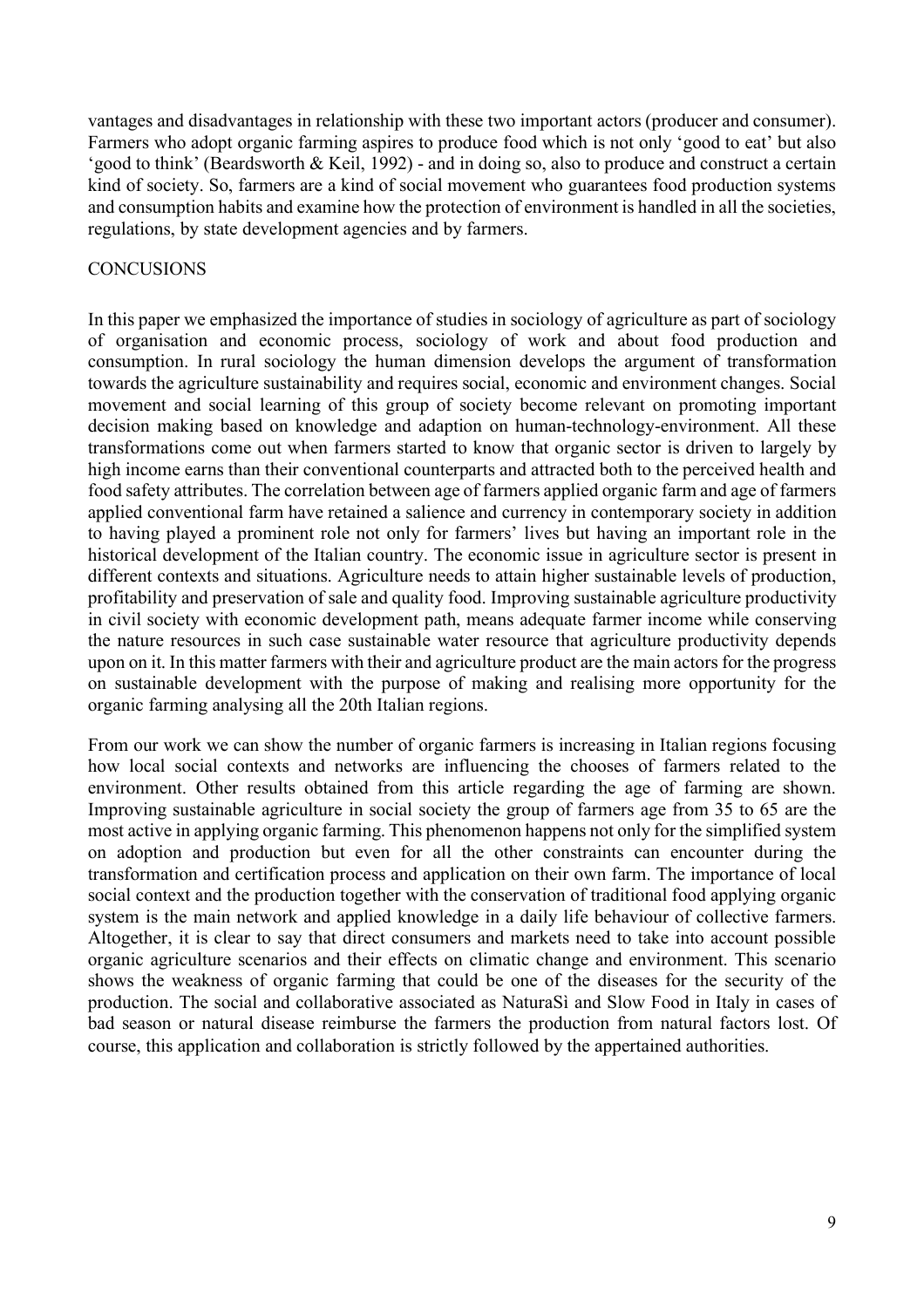#### References

- Atari, Odwa., Yiridoe, Emmanuel., Smale, Shawn., & Duinker, Peter. (2009). What motivates farmers to participate in the Nova Scotia environmental farm plan program? Evidence and environmental policy implications. *Journal Environment Management, 90*, 1269-1279.
- Beardsworth, Alan., & Keil, Teresa. (1992). The vegetarian option: varieties, conversions, motives and careers. *Sociological Review 40 (2): 253-292*.
- Bennett, Nathan., Roth, Robin., Klain, Sarah., Chan, Kai., Christie, Patrick and Clark, Douglas A. (2017). Conservation social science: Understanding and integrating human dimensions to improve conservation. *Biological Conservation 205: 93–108*.
- Best, Henning. (2009). Organic farming as a rational choice: empirical investigations in environmental decision making. *Rationality and Society, 21*, 197-224.
- Burton, Rob. (2006). An alternative for farmer age as an indicator of life-cycle stage: the case for a farm family age index. *Journal of Rural Studies, 22 (4)*: 485-492.
- Chase, Lisa, C., Decker, Daniel, J and Lauber, Bruce, T. (2004). Public Participation in Wildlife Management: What Do Stakeholders Want? *Society & Natural Resources 17 (7): 629-639*.
- Chirkov, Valery. (2009). A Cross-Cultural Analysis of Autonomy in Education: A Self-Determination Theory Perspective. *Theory and Research in Education 7 (2)*: 253-262.
- Coldiretti. (2017). *Aumento degli finanziamenti Europei per i giovani.* Fonte: https://giovanimpresa.coldiretti.it/: https://giovanimpresa.coldiretti.it/
- De Rosa, Marcello., Bartoli, Luca and Chiappini, Silvia. (2013). The Adoption of Agricultural Extension Policies in the Italian Farms. *New Medit*, 20-27.
- Dunlap, Riley. (2018). Environmental Sociology. *Companion to Environmental Studies (6): 315-320*.
- European Commission. (2018). *European Commission: Future of the common agricultural policy*. Fonte: Future of the common agricultural policy: https://ec.europa.eu/info/food-farming-fisheries/keypolicies/common-agricultural-policy/future-cap\_en
- European Commission. (2007). *Regolamento (CE) nr. 834/2007 del Consiglio.* Fonte: Gazzetta ufficiale dell'Unione europea: https://eur-lex.europa.eu/legalcontent/IT/TXT/PDF/?uri=CELEX:32007R0834&from=FR
- European Commission. (2016). *Facts and figures on organic agriculture in the European Union.* Fonte: Agriculture and Rural Development: https://ec.europa.eu/agriculture/rica/pdf/Organic\_2016\_web\_new.pdf
- EUROSTAT. (2018). *European statistics*. Fonte: Eurostat Database: https://ec.europa.eu/eurostat/data/database
- FAO. (1999). *Food and Agriculture Organization of the United Nations.* Fonte: Organic Agriculture: http://www.fao.org/organicag/oa-faq/oa-faq1/en/?fb\_locale=fr\_fr
- Fiddes, Nick. (1991). *Meat: a natural symbol (London: Routledge and Kegan Paul).* London: Routledge.
- Fischer, Aanke and Young, Juliette. (2007). Understanding mental constructs of biodiversity: Implications for biodiversity management and conservation. *Biological Conservation 136: 271-282*.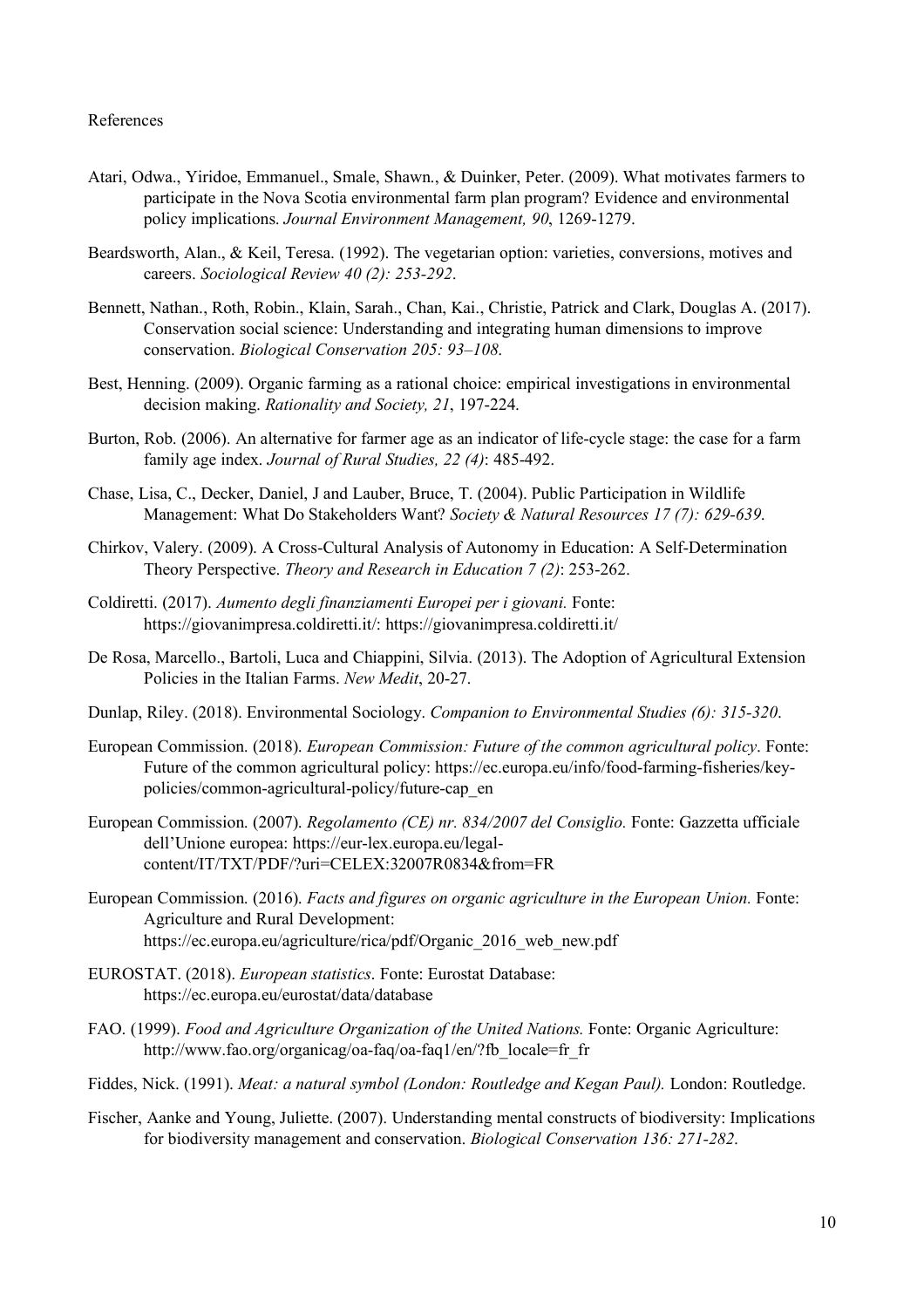- Fuentes, José-Maria., Gallego, Eutiquo., García, Antonio and Ayuga, Francisco. (2010). New uses for old traditional farm buildings: the case of the underground wine cellars in Spain. *Land use policy, 27* (3): 738-748.
- Gold, Mary. (2007). Organic Production and Organic Food: Information Access Tools. *U.S. Department of Agriculture (USAD)*, 01-20. Fonte: United States Department of Agriculture (USDA).
- Hoffmann, Alessandro. (2009). *Il modello delle Politiche agricole.* FrancoAngeli.
- IFOAM. (2008). *International Federation of Organic Agriculture Movements*. Fonte: IFOAM Organic Agriculture: https://www.ifoam.bio/en/organic-landmarks/definition-organic-agriculture
- ISTAT. (2010). *Istituto Nazionale di Statistica, 6 Censimento Agricoltura.* Italia: Istituto Nazionale di Statistica. https://www.istat.it/
- ISTAT. (2019). *Istituto Nazionale di Statistica*. Fonte: Istituto Nazionale di Statistica: https://www.istat.it/: https://www.istat.it/
- Lamine, Claire and Bellon, Stepphane. (2009). Conversion to organic farming: a multidimensioanl research object at the crossroads of agricultural and social sciences. A review. *Agronomy for Sustanable Development 29: 97-112*.
- Lockie, Steward. (2002). "Eating Green": Motivations Bahind Organic Food Consumption in Australia. *Sociologia Ruralis 42 (1):*, 23-40.
- Malthus, Thomas. (1798). *An Essay on the Principle of Population, as it Affects the Future Improvement of Society with Remarks on the Speculations of Mr. Godwin, M. Condorcet, and Other Writers.* London: Printed for J. Johnson, in St. Paul's Church-Yard.

Malak Agata-Rawlikowska., Edward Majewski., Adam Wąs., Svein Ole Borgen., Peter Csillag., Michele Donati., Richard Freeman., Viet Hoàng., Jean-Loup Lecoeur., Maria Cecilia Mancini., An Nguyen., Monia Saïdi., Barbara Tocco., Áron Török., Mario Veneziani., Gunnar Vitters and Pierre Wavresky. (2019). Measuring the Economic, Environmental, and Social Sustainability of Short Food Supply Chains. *Sustainability 11: 01-23*

McClymont, Gordon. (1980). *New Roots for Agriculture.*

- Miftari, Alda. (2019). Sustainability of water use in agriculture. Southern European farmers participation and social impact. *Academicus International Scientific Journal 19: 131-145*.
- Miftari, Alda and Musaraj, Arta. (2019). Sustainable Rural Development and the Effects of Education, Demography and Access in Agricultural Sector Structure and Efficiency. *CBU International Conference Proceedings (7)*, 7.
- Moini, Giulio. (2012). *Teoria critica della partecipazione. Un approccio sociologico.* Roma: Franco Angeli.
- Reganold, John and Wachter, Johanathan. M. (2016). Organic agriculture in the twenty-first century. *Nature Plants 2 (2): 1-8*.
- Schulze, Detlef Ernest and Freibauer, Annette. (2009). Importance of methane and nitrous oxide for Europe's terrestrial greenhouse-gas balance. *Nature geoscience*, 841-851.
- Stoian, Mirela and Caprita, D. (2019). Organic agriculture: Opportunities and Trend. In Agrifood Economics and Sustanable Development in Contemporary Society. *IGI Global: Hershey, PA, USA 23: 275-293*.
- Stolze, Matthias., Piorr, Annette., Haring, Anna and Dabbert, Stephan. (2000). The Environmental Impacts of Organic Farming in Europe. *Organic Farmng in Europe*, 50.